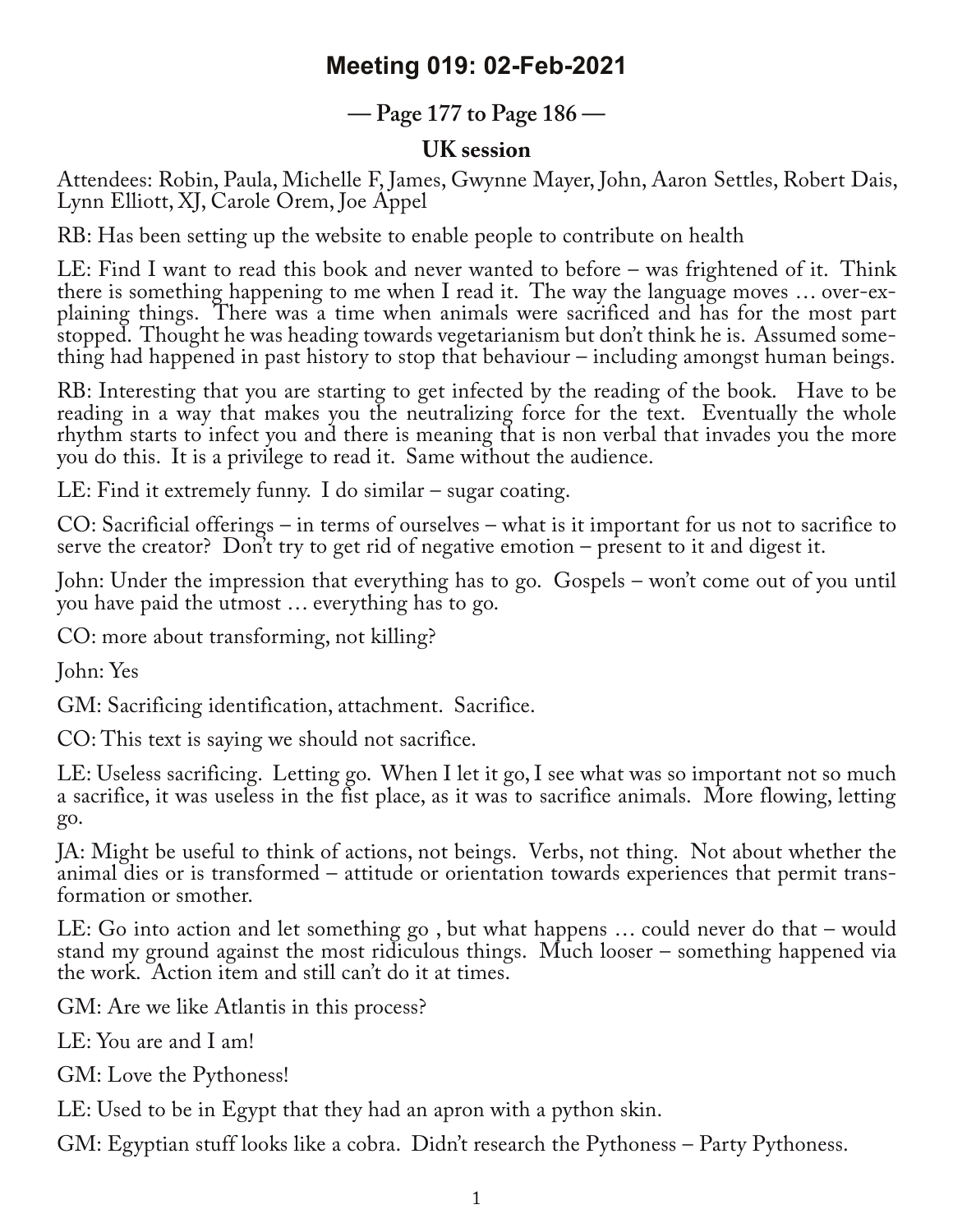AS: Seer – oracle

RB: Oracle of Delphi had a Pythoness. Don't think it is that she likes partying. Term Party Pythoness indicates she serged a group of people. Beelzebub is higher emotional center and has the ability of clairvoyance – tribe would listen to her and they would do what she said. Presume she told them to go to Egypt.

RD: Pythoness – Greek word pythia, to rot.

CO: Also in mythology was killed …

MF: Cobra – naga – divine in buddhism – protecting buddha.

GM: Apollo was intellectual. Python goes into sex center and comes up from the ground and goes up into the higher centers and coming to living to a collected state through all of this.

GM: Sands – transformation … into Gobi desert and throught he black sands. How does that translate to partkdolg duty?

JA: One of the things the section raised for me … on Google Earth – this section pans out and that sucks me into that level of it. There is the symbolic and metaphorical level and what is Atlantis, Caspian Sea, Arral, dried up bed … between levels of literal and geographic which seems accurate, but not the only thngs going on here. Makes it more difficult to tease out the symbolic.

LE: Same problem. Get sucked into the literal. Personally, I think the Atlantis bit is accurate.

RB: Don't think that there is any doubt that there was an Atlantis – Plato wasn't an idiot. I'm sure the legend of Atlantis was correct and was in the Atlantic Ocean. Documentary about the movement of people east in time of Alexander. There was a water way from Black Sea to Caspian at some point. Aral sea dried up because of Soviet Union decision. Fishing industry of Aral sea no longer exists – place changed, but can find on Google Earth. Not the names he uses…

GM: pre-sand Egypt – line of difference between pre-sand Egypt and what we know. Anthony West – Serpent in the Sky – water in Mesopotanian – trading routes. Wonder if Atlantis didn't leave, went into higher centers.

LE: Charles Hapgood – land mass fits together and catastrophes blew the land masses apart.

RB: Fitting together of continents is accepted – fit together – Earth would have to have been smaller. G not talking about millions of years ago, in living memory. Appears the Earth is still growing, but modern geologists suppress it.

LE: Living memory?

RB: Because there is a memory of Atlantis.

RB: Angels – everybody came to the party! What are they doing? They send an etherogram in advance! Why Looisos referred to again and again as His Conformity? And why now already an Archangel.

JA: Failing upwards

GM: By the time of my second Descent-in-person, they

had already multiplied so greatly that they were breeding

again upon almost all the newly formed terra firmas.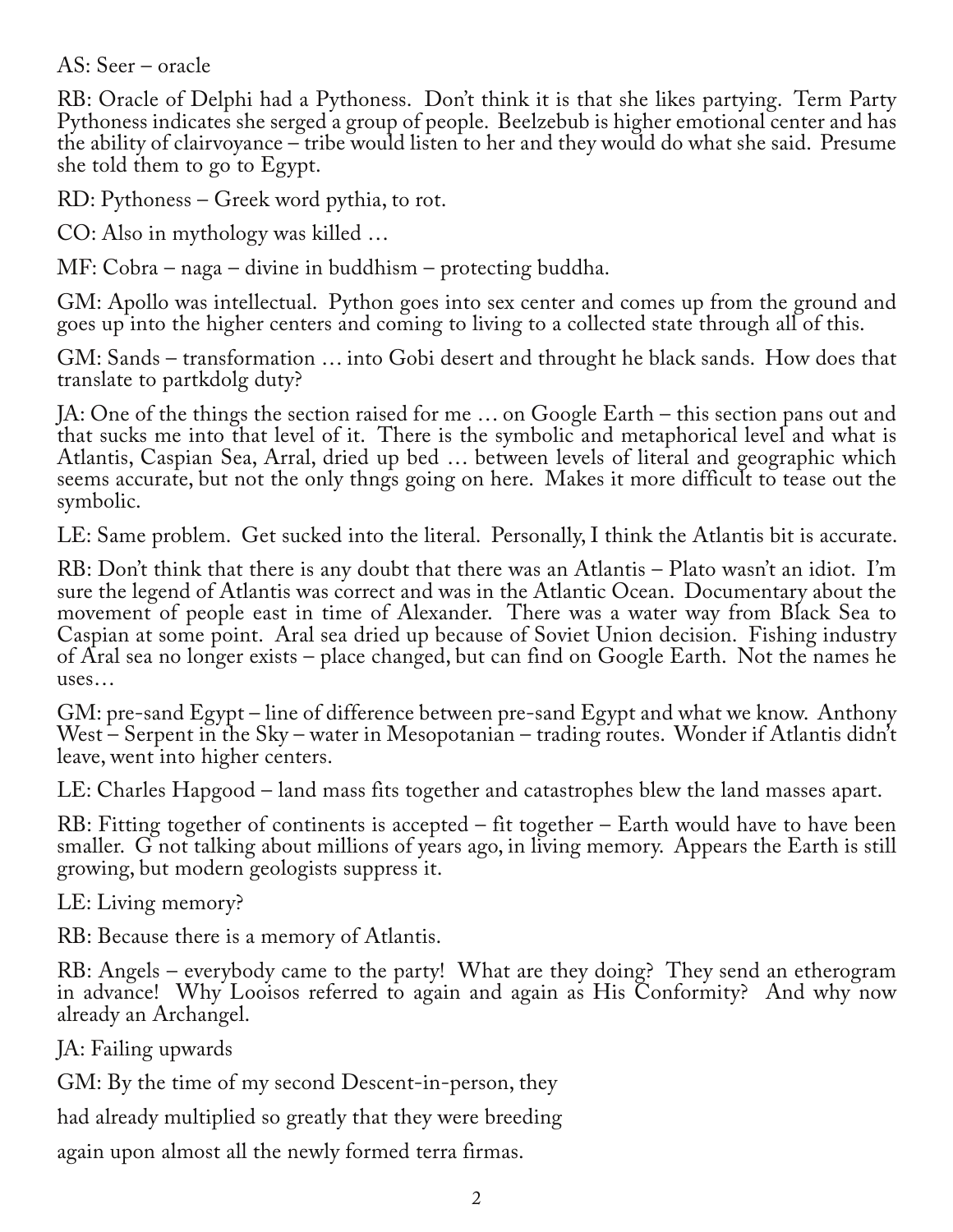"And as regards the question of just which causes, ensuing

according to law, brought about this excessive multiplication

of theirs, you will understand this also in the

course of my further tales.

According to law – octaves, hierarchy. Emphasises multiplication.

RB: Definite in G's opinion that the cause of the multiplication of people is entirely the need of nature to feed the moon. One of things explained here and elsewhere also. Being Parktdolg Duty creates free Askokin for the Moon. Like bad milk cows – not getting food and have to slaughter them for meat.

GM: Devolution or evolution

RB: Devolution for humans, but planet doesn't care. AT some point will be a massive culling of human beings and juggles will reestablish without help from us.

RB: Looisos is the womb. We have to remember these things. One version of the book about man's journey from conception … Atlantis.

RD: Atlantis is essence

RB: Something you could know if you read everything from Orage. Atlantis is childhood, so connected to essence. Burying of essence by personality.

RD: Similar to Kane and Abel – essence and personality. Better source of food for the Moon?

RB: Very much destruction of essence by personality.

RD: God preferred meat.

RB: The Lord says "what have you done?" I think Kane is personality and Abel is essence.

GM: Cherubim and Angels – part of old Testament?

RB: Yes. Ending -im from Hebrew. Angel from Greek – messenger.

RB: Symbolism here. Like this throughout the book. Often little details that give information … Beelzebub and tribe are higher emotional center and whole development of individual is ascent of higher emotional and ascent of human being. So would be the case that since Atlantis is childhood and essence, higher emotional would have its place there.

GM: Sands old age? If I am on the desert …

JA: In Meetings – Sands and stilts – in order to see clearly one has to get on stilts to be above the storm of sand. Sand to do with confusion and masking of what is in frant of us and covering up of reality. This is what exists but if sandis over it down't see.

GM: And they shift …

LE: In the sands was getting above it to survive

LE: So MWRM is allegorical?

RB: Yes – completely

RD: Were 12 chapters and 1 – thought of it as biblical. Karpenko moving center?

RB: Three volumes – first volume first three chapters to age of majority and then man no 4 and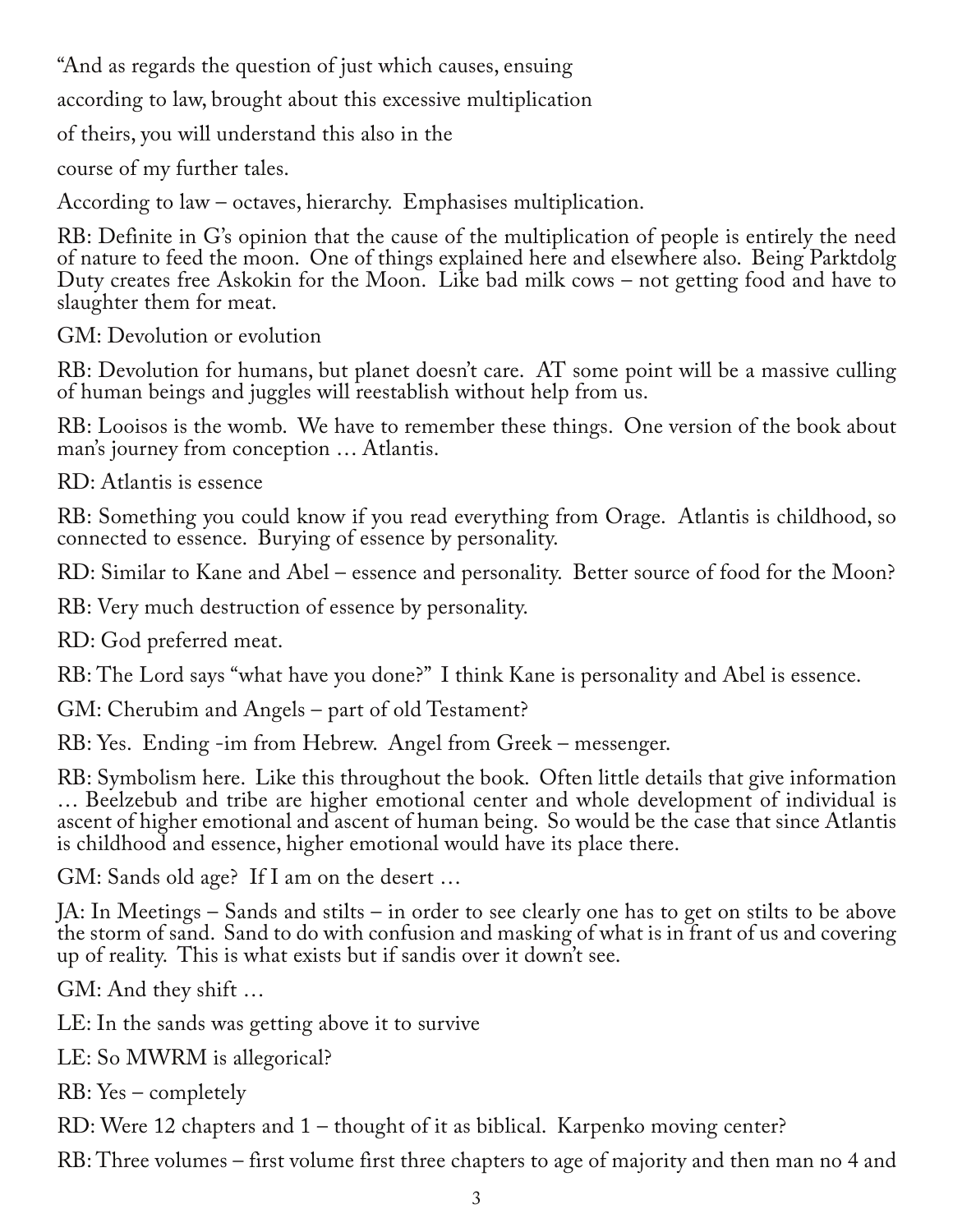the final about kesdjan body. We know this because G told Solita Solano.

RB: At the beginning of this book G says to read in order. It would be best to read MWRM after reading this book, because you will see things that he sets up here. Rina Hands was a wonderful teacher and one day I came to Rina and said he asks you to read it out load at the beginning of The Tales and does he mean that? She said if that's what he wrote, that's what he meant.

RB: In terms of sand storm – get photos and see if you can get above them. Some of Sahara sandstorms land in America.

RB: Symbolically … almost crashingly obvious. Desert is normal life!

GM: Don't like your answer.

MF: You lose your orientation in water and sandstorm. With GH put thing on not to lose orientation. We go deep in our soul and can get lost. G's books are like a map into my psyche.

GM: So how did we re-orient ourselves after the sinking of Atlantis.

MF: With a thread. Have to connect with the ship. If the desert is our normal life – there is a sandstorm, but sometimes gets quiet.

GM: Like the boy that builds the magic circle and can't leave it.

LE: If Atlantis represents childhood, then what pulls us out of the sandstorm must be magnetic center that saves us and brings us out of the desert.

GM: Stilts would get you to higher centers.

RB: In that chapter he gives instructions of how to live in life. Solutions wasn't just stilts. Idea to go to higher part of emotional center … built to bind sheep together and the sheep would walk and they would lie in the hammocks and learn different languages. The mechanical part is doing the mechanical thing – can do that for hours and you don't have to supervise. Learning of other languages is a high pursuit. Etymology, understanding of words and going to intellec‐ tual center in a particular way.

RB: When they got covered with sand what did that mean?

GM: Don't know. Black sand – karakoom.

RB: Not explicit. Tikliamish and Maralpleicie covered in sand and Pearl-land not.

Mountain range?

RB: Symbolic – not geography.

LE: Pearl-land essence?

CO: Moving center?

RB: Yes

JA: Why not covered with sand?

RB: Moving center and not emotional center

RB: Tikliamish is intellectual center. Solution proposed by B is intellectual. Maralpleicie is emotional. Pearlland is moving center solution.

RB: Moving center will always feed the Moon and is the denying force of the human being.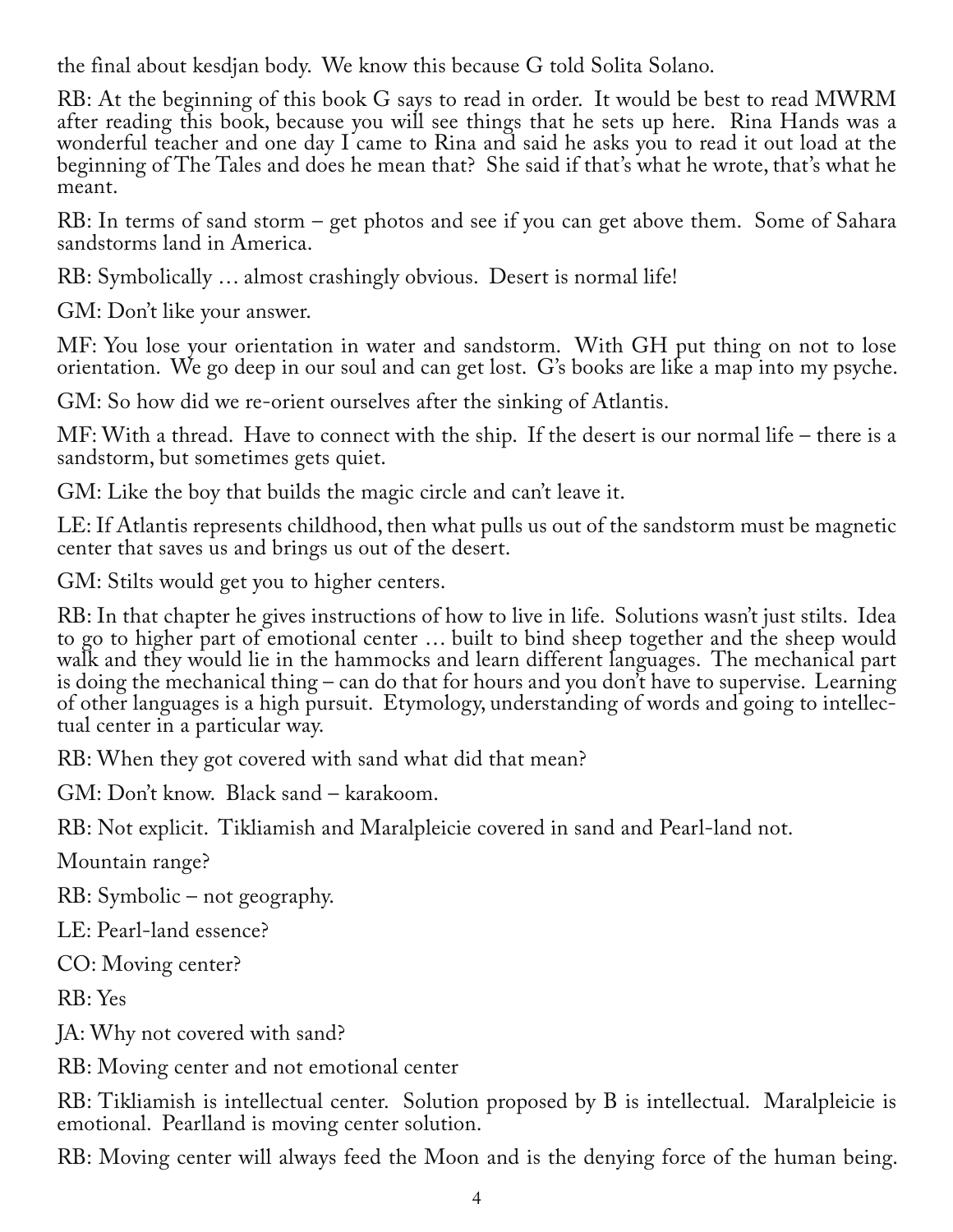Doesn't get covered with sand. Things that can get destroyed are intellectual and emotional. They get covered in sand. Will see more later. Doesn't stop with those areas.

AS: Continents different stages in our life development? Awareness Africa?

RB: Have to learn to contemplate it. Not literal – symbolism. Lion is a symbol of emotional center and you ask when does a lion cry? That is wrong, not literal. Literal logic will bog you down. Contemplate the idea of Atlantis as childhood and Kondoor as being a sperm that fertilized an ovum and led to something that had a moon and higher centres … Anulios.

GM: Moves up and down in us … read it allegorically, symbolically, we have intelligence and go to a logical association and then back to allegorical. Don't see how you can rad this book without accessing higher intellectual. P186 – India? Sarcastic.

RB: Not only about India:

"It must without fail be remarked that at that period,

that is, during this second descent of mine in person onto

the surface of your planet, there was present and already

thoroughly crystallized in all these three-brained beings

who have taken your fancy, belonging to the three enumerated

independent groups, instead of that function

called 'the needful-striving-for-self-perfection,' which

should be in every three-brained being, also a 'needful'

but very strange 'striving' that all the other beings of their

planet should call and consider their country the 'Centerof-

Culture' for the whole planet.

JA: How each of us thinks we are the center of the universe or behaves that way. And also about any one center takes itself as the driver of the carriage, rather than a component part.

GM: Which is why I have to rein in my horses and now reigning in my camels …

RB: Book by Ernest Wood on yoga that I read a long time ago. Technique that is meditating on something – a glass of water, the oak tree in the back yard, the idea of not knowing – you put it in the center of the circle and you walk around the circle and draw everything around yourself that can connect to it and say "I am going to find out the meaning of this". In order to find out the virtues of allegories, you have to use this technique. G is specifying fine details thoguth the use of allegory. GM now has some more ideas and can walk around it. Can bring in stuff from Arabian Knights, gospels.

GM: As long as don't get caught up in identification – keeps from becoming identified.

LE: Stops you from going to literal – get sunk every time I go to literal. It is symbol, so have to enter into symbol. Not used to the language.

RB: Should be easier for women than men. Requires participation of higher emotional center. Doesn't work with words. When Christ – woman caught in adultery – about dogma. Want to stone her, because they are going to throw literal interpretations of religion at her. The intellect is not here – from the heart.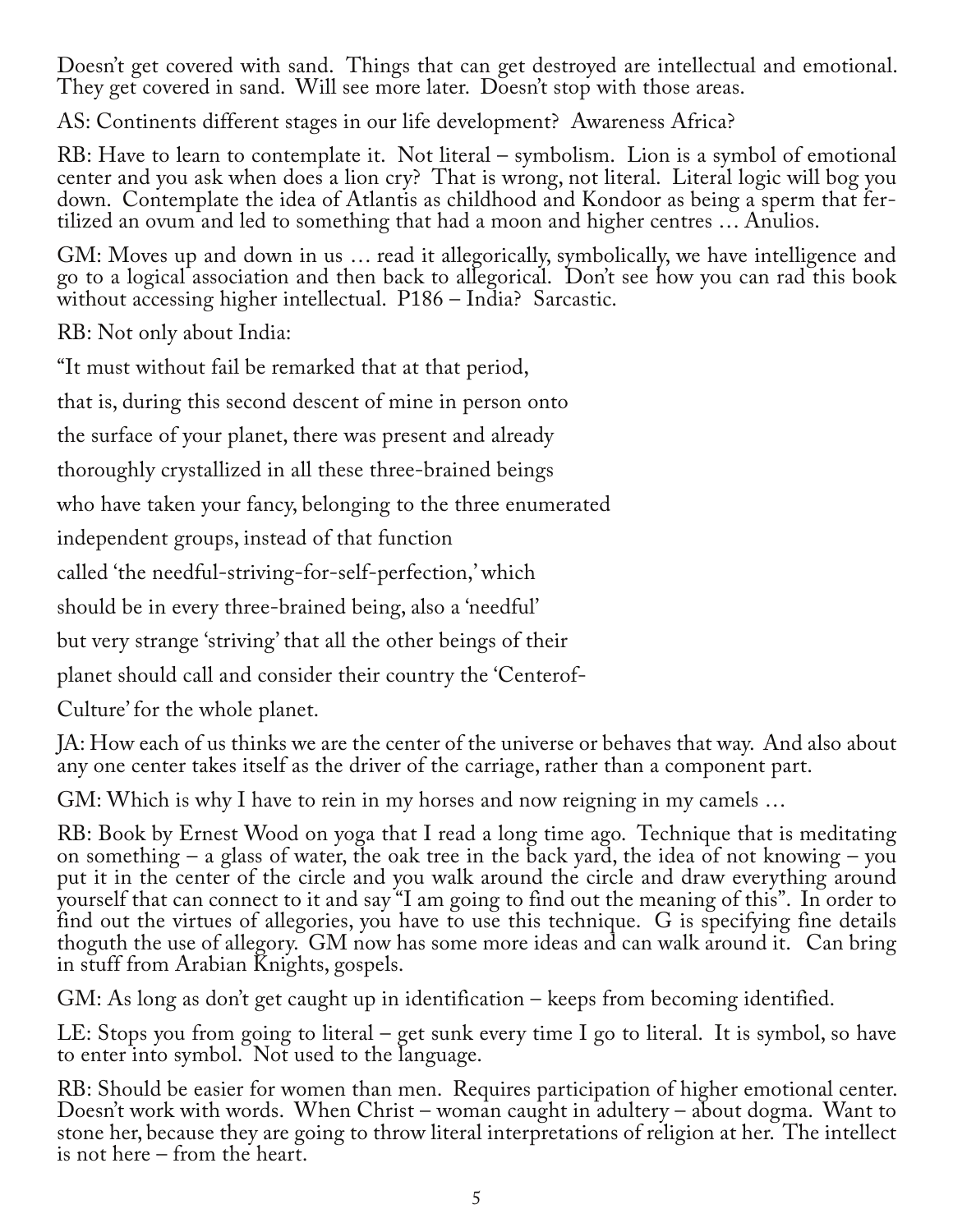GM: Christ also talks about be as a child – be as your essence.

MF: Desert Karakoom can take it literally. Really black sand over there. He was there in Merv. I once did a retreat in the desert and it is really healing. You will find yourself – all alone for 5 days. In the Sinai also rock and sand and more animals than you think – you can find yourself there.

JA: Spent time in deserts of Utah. Not barren. There is life there in a more crystalised and clear way. To be alone and quiet.

JA: Black sand. Tikliamish intellectual center, so is it perhaps depression. Where black brings me for obvious reasons. Former principle part called …

RB: Believeable. Just works that way. Talks about a black mood in life is real.

RB: Havatvernoni – Havat – faith, vern – faith, oni – big. Faith and faith. Coming from the intellect and heart.

RB: Kolhidious. Colchis on the Caspian sea was the city state of Jason of the Argonauts. Hi-<br>dious?

MF: Also where the Golden Fleece is.

RD: River that flows into Asia – emotional, unlived life, sacrificing animals?

RB: I would have thought everybody has deduced by now?

GM: How can we deduce if we can't think logically?

RD: Analogically!

RB: Sacrifice of essence and of emotional center.

## **US Session**

Attendees: Robin, Paula, Ronald Jones, Sandra J, Jeff Tripodi, John Amaral, Stephen Frantz, Bobbie, Richard Miller, James O'Donnell, Anthony Tan, Anne Little

JT: A lot of geography in this. Interesting in that respect.

SJ: Reads a lot like a science fiction book. Engaging and interesting. Out of Gornahoor Har‐ harkh something we can understand – except maybe not.

SF: Ironically more difficult to talk about, seems more straightforward. Maralpleicie – seeds of China. Tikliamish – never been aware of a great civilization in that part of the world and he said one that flourished most. How humans didn't catch any breaks. Atlantis, made progress, obliterated and then ones that survived came up with idea that killing animals would placate the gods. Demented.

SJ: Tikliamish – Caucasus – where he was from.

RJ: What part of us sank when Atlantis sank. Physical, emotional, intellectual? Other than there are 3 of them … what is embedded in each that … killing for the pleasure of your god … no answers.

JT: Thinking along those lines too. 3 major groups stood for centers in some way. Who could be the most renowned culture to see which can be best.

RJ: This line of questioning raises question of who was Party Pythoness and why all country-<br>men responded and followed her directions and were saved from apocalyptic results.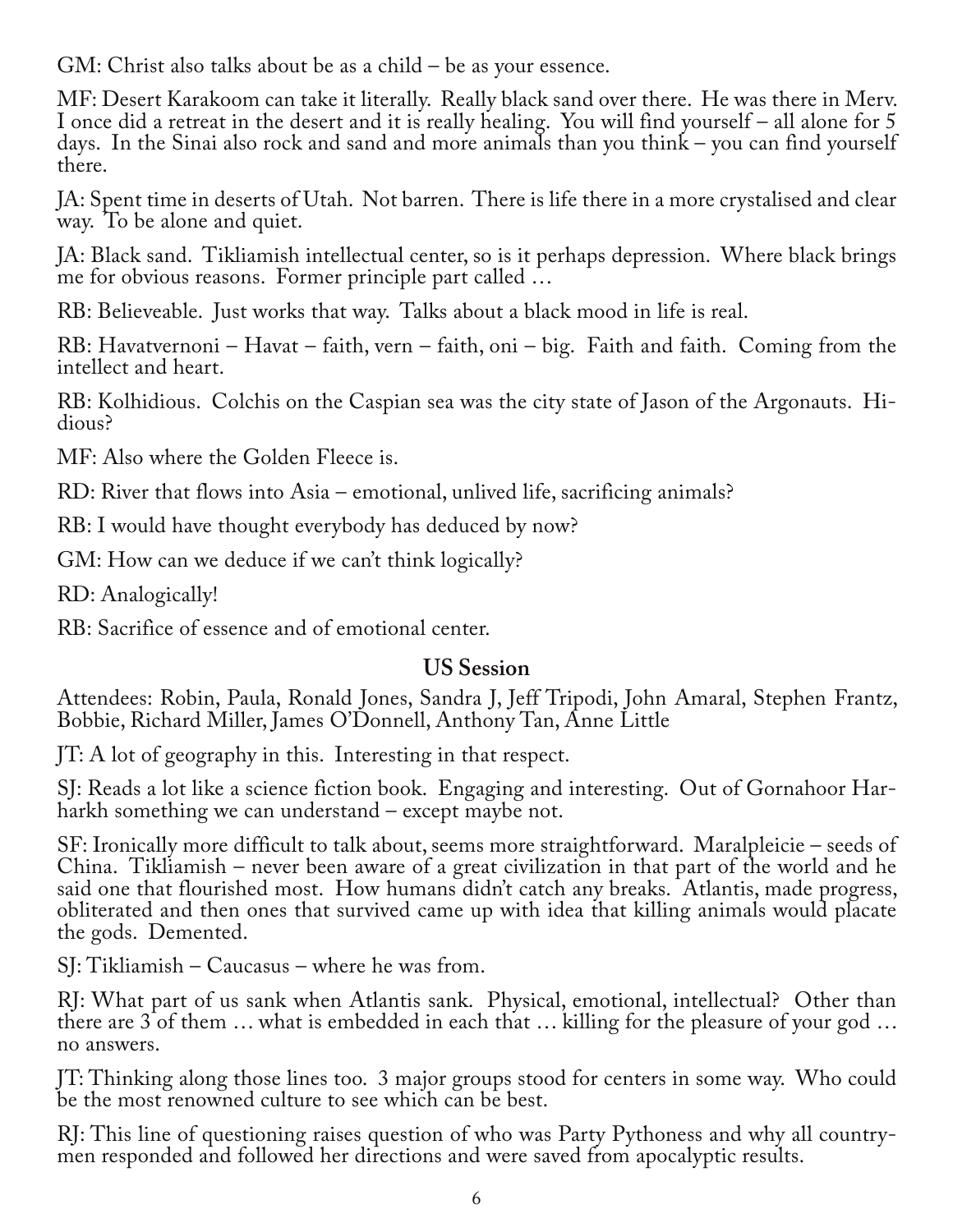SF: Good question and if these are 3 centers – man 1, 2, 3 – which is the best way? Each is releasing too much Askokin – animal sacrifice. Each center making more of a substance by doing in an unbalanced way. May be a stretch.

BP: What does each of these sacrifice?

RB: Simpler for everyone: Tikliamish – Intellectual, Maralpleicie – emotional, Pearl-land – moving

SF: Pearl-land moving centre – India home of Yoga – excessive use of intellectual center.

RB: Place where they hunt one brained beings – moving instinctive brain. Haven't read all of it.

JT: Grabontzi – Africa. I was thinking Egypt. Perhaps higher centres.

RB: In respect of next 100 pages. Africa is irrelevant, because no mention of 2 brained beings in Africa. Some odd things here: sinking o fAtlantis rose up from under the sea increasing the size of Africa. That didn't happen – at least not significantly. Coast lines fit each other  $\dots$ talking metaphorically.

SF: Was smaller land-mass and others joined Egypt. Metaphor for how center of teaching gets diluted by addition?

RB: Only that is what is said – for a reason – pointing out, not able to say why.

JT: 11 master number in numerology

SJ: first descent and King Appolis.

RB: Samlios was the place of I, wasn't it? What does the sinking of Atlantis mean.

JT: Sinking of essence into personality.

BP: Sinking of Atlantis center of gravity misplaced. Until that has the tribe … maybe the tribe is essence.

RB: The way I take … not necessarily right … B's tribe, he is higher emotional center, so not surprise there would be Pythoness – function of higher emotional center. Indicated here – when a child connected to higher emotional center – not all the time.

SJ: Why a child?

RB: When first born have no personality – so you are all essence. As you develop, essence is gradually overwhelmed by personality and personality becomes active. Some traditions – the great betrayal. Essence sinks beneath the waves.

SJ: Dilution of higher knowledge in the sinking of Atlantis.

RB: Stated that a lot was lost. Interesting thing about knowledge is that it can only be stored in people. Technologies that can store information, but no knowledge in computer systems anywhere. Atlantis was the center of everything. Those who didn't have the Party Pythoness went down and with them went knowledge.

SF: See children think in that way. They are told that they shouldn't think that and they hide it away. Tragic.

RJ: All 3 settlements were newly emerged. Covered in sand, but not India – instinctive moving.

JT: Himalayan mountains and how isolates India from rest of continent.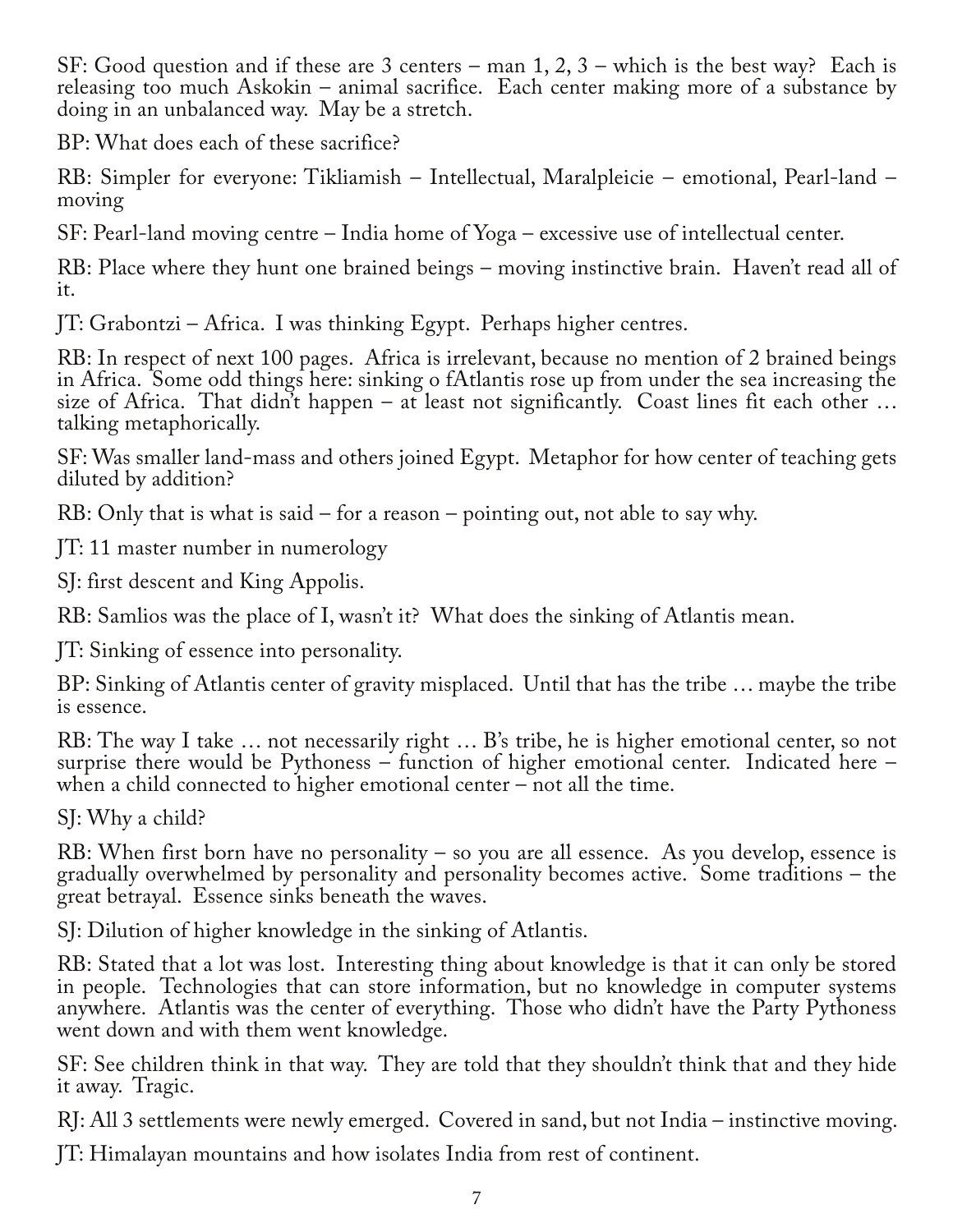RB: Not sorted the mountains out at all, except that it is important. Symbol of the mountain is in the idea of ascent – higher. Superior intellect or emotion. Existence of Himalayas and Andes is strange. Geology theories as to why everything is where it is and all back-rationaliz‐ ation. Like if I do something absurd and make up some very clever reason … whole of geology is back-rationalization. Sand?

BP: Many particles – covering. Portion of land next to the sea.

RB: Gobi desert not next to sea

SJ: Infertility – although life in desert. Fragmented crystals. Silicon and opposite of water that sank Atlantis. Contrast between water and sand.

SF: Kashmanoon and Karakoom?

RB: Karakoom is a place. Kash – cash, to hide. Armenian – anoon means name.

SF: Tikliamish was most fertile and 3<sup>rd</sup> catastrophe occurred.

RB: Great winds that blow sand over the place and make it unusable.

RJ: Occurs to me is opposite of water – opaque, solid, does flow, rises above. Atlantis got deep enough that can't find it.

JT: Infertile. Makes me think of false personality. Blindness where nothing can grow. Black sand.

SF: Sand makes you blind – eliminates vision.

Caspian – white https://www.etymonline.com/word/Caspian#etymonline\_v\_46987

RB: Everything happening to east of Caspian Sea

SJ: Think he is drawing on his personal experience

RJ: Earth moved into right position between first catastrophe and second catastrophe.

RB: Maybe simple allegory in terms of childhood development.

SJ: Anulios and Moon and feeding Moon – there it is on these pages. Important?

RB: Commission of Angels, Archangels, Seraphim, Cherubim … why they came down?

SJ: Ask Beelzebub for a favour.

SJ: Te Deums – seems odd. He was exiled.

RB: We are dancing between cosmoses here. We know who Archangel Looisos is. It is the womb. They would refer to him if they were an organ and he symbolizes higher emotional. The original idea of kundabuffer is raised by this commission.

The day following this second appearance

of the mentioned Sacred Individuals, His Conformity, escorted

by one of the Seraphim, his second assistant, made

His appearance at my house.

Strange paragraph. Seraphim usually higher.

RB: Moon is not getting enough food.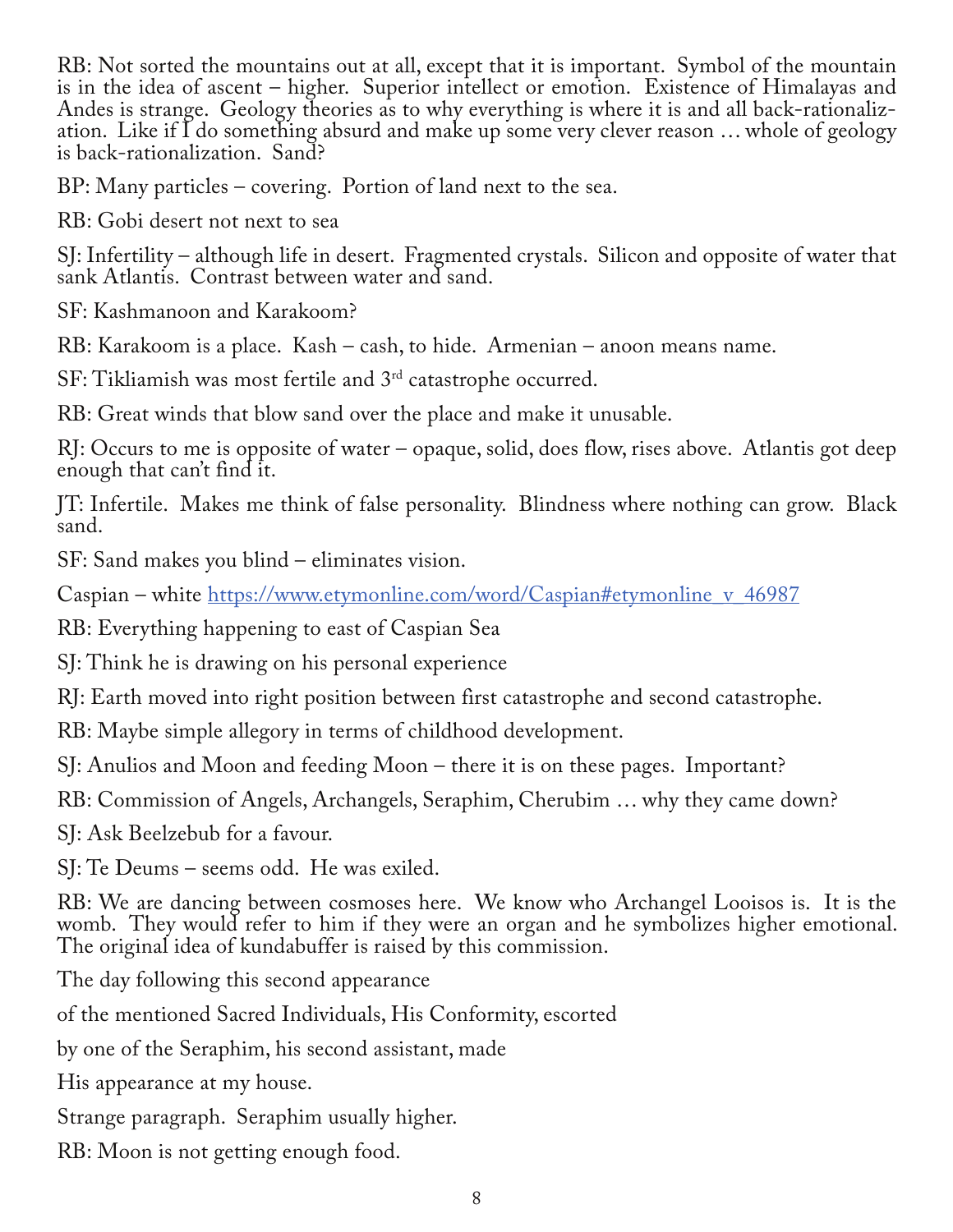SF: Too much

JA: Sacrifice of a brain/center of gravity – in that case not an excess.

RB: We suppress the emotional part of ourselves – probably the animal sacrifice.

RB: Sand and desert – symbolic of normal life. Can work it out from The Tales. From Series 2 and 3 – MWRM – journey into desert is journey into normal life. In Life is Real – between desert and earthly paradise. Development of 3 centers – into adolescence and possibly into age of majority which is when in ourselves the deserts are formed. Events in your life that you no longer remember, covered by sand. Why in MWRM the leader of Seekers is Prof Skridlov – Archaeologist – Work is archaeology – your own and discover Atlantis that you once were.

JT: Old Peter Gabriel song – Digging in the Dirt to find the Places we got hurt.

SJ: Atlantis not to be idealised – some problems in the first descent.

BP: Innocence of my youth – autonomy – countrymen tried to do, got in trouble.

SF: On the other side

And as for the third group of the three-brained beings

of that time of the planet Earth, this also quite independent

group had the place of its existence on the southeastern

side of the continent Ashhark, opposite to Tikliamish,

quite on the other side of those abnormal projections of

the continent Ashhark which also were formed during the

second perturbation to this ill-fated planet.

Things we strive to discover later in life are things we once knew – at least at the beginning.

JA: Ocean and sand both have stuff beneath that is buried. City of Gob buried in the sand. Above the dunes there is some kind of shape that can take place based on what's down there and ways to sense what is beneath the sands.

SF: Animal sacrifice huge problem, because it can throw solar system out of kilter.

JA: Absence of a brain or two eliminates the possibility of being partkdolg duty and evolution.

RJ: Sacrificing of centers? Sacrificing things weaker than they are – exercise of power over less strong. Don't know what it means internally. One center working away at the other – wars. Weak and helpless for a misplaced value to please higher levels.

RB: Self-calming.

BP: What is sacrificed when I self-calm?

RB: It starts to get a problem with words. Sacrificed when self-calm is the opportunity to consciously suffer.

SJ: Important to link sacrifices back to Havatvernoni – nothing in common but all have offer-<br>ings for self-calming. Imaginary gods and idols. Think G has respect for religion?

RB: Never been clear why there was sacrifice of things. Can explain by idea of imaginary god and if I please him …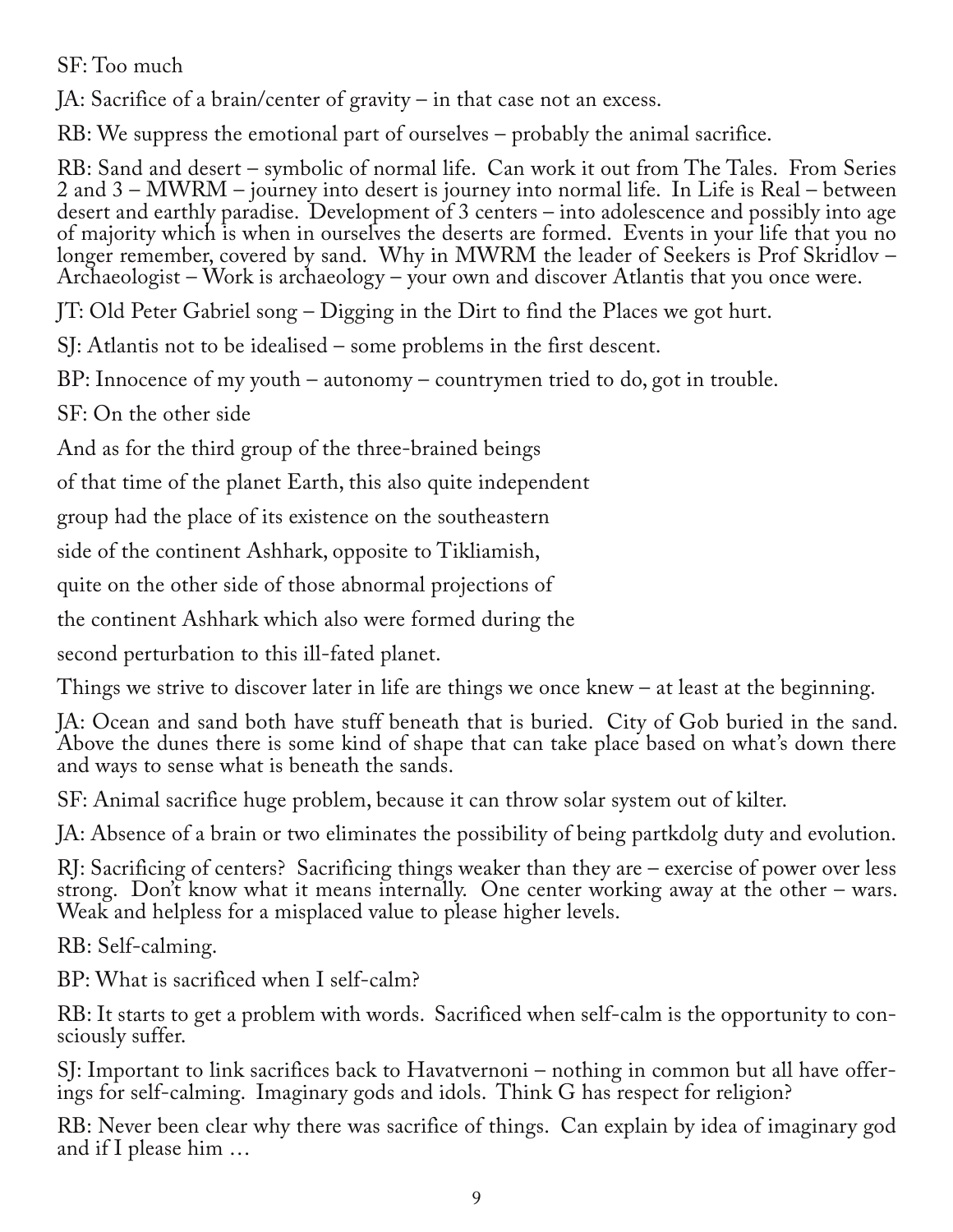RM: Some dimension of scapegoating – someone to blame. Literal meaning – deep reverence for life and doesn't consider expendable for progress. Of course allegorical, but seems his reverence for life worth seeing in all discussions.

SJ: One of his first missions is around practice of animal sacrifice.

SF: Havatvernoni?

RB: Havat – Armenian for faith. Vera is Russian for faith. Oni – Italian ending for big. Two parts have faith – intellect and emotions. Religion satisfies both intellect and emotions. Any individual will have set o fthings that their intellect believes, so have faith. Similarly already have habitual reactions to certain events and could describe as faith of the heart.

BP: Result of sacrificial offering – get something out of it

SF: Not willing to sacrifice anything of your own, but will kill an animal.

BP Results go to the moon. Oversurplussing the moon.

RB: Gets energy from animals that are killed and unless you are doing partkdolg duty doesn't get anything from you until you turn up your toes.

BP: Remember the feeling when it wasn't acceptable to step on a spider. Not good.

SJ: I came to that conclusion too. Stepped on a centipede – I don't like them.

SJ: A lot of sacrificed animals were eaten for food. I would become a vegetarian if I had to kill a chicken.

RJ: Self-calming – something in us that is inundated by our opportunities for conscious suffer‐ ing. What the Moon is in each of us. The killing of those opportunities as if the gods are smiling on us.

SF: Used to think the Moon was the personality, but then see a higher center that needs t be fed.

BP: Our possibilities

RB: It is the growing tip in the ray of creation. The Moon in Man is sensation. G says it about 3 or 4 times. Think of the Work and things we do, we know we have to learn to sense ourselves. Preparation – 20 minutes in the morning no matter what. If the Moon can rise then the earth can rise and become a Sun. What happens to sensation when you self-calm.

SF: Totally lose touch with it – my experience.

RB: There is no theory – things people have said that you thread together and then my experience. If you momentarily get some presence during the day, sensation appears.

SJ: Appreciate that – saying what is the Moon – gets confusing. Should fix it for a few more days.

RB: Part of this is stitching things together. Work is fragmented because the monster I am fighting is a multi-headed hydra. Different things are useful – for instance the image of the dogs in the Karapet story. The idea of conscience – want to manifest conscience in myself. I could keep adding. Things I regards as important and The Moon is Sensation is one of those.

RJ: Lost in the image of it being the pendulum at the bottom of the clock and without it cannot move.

RB: From Ouspensky. I am with you on that – don't understand the pendulum thing.